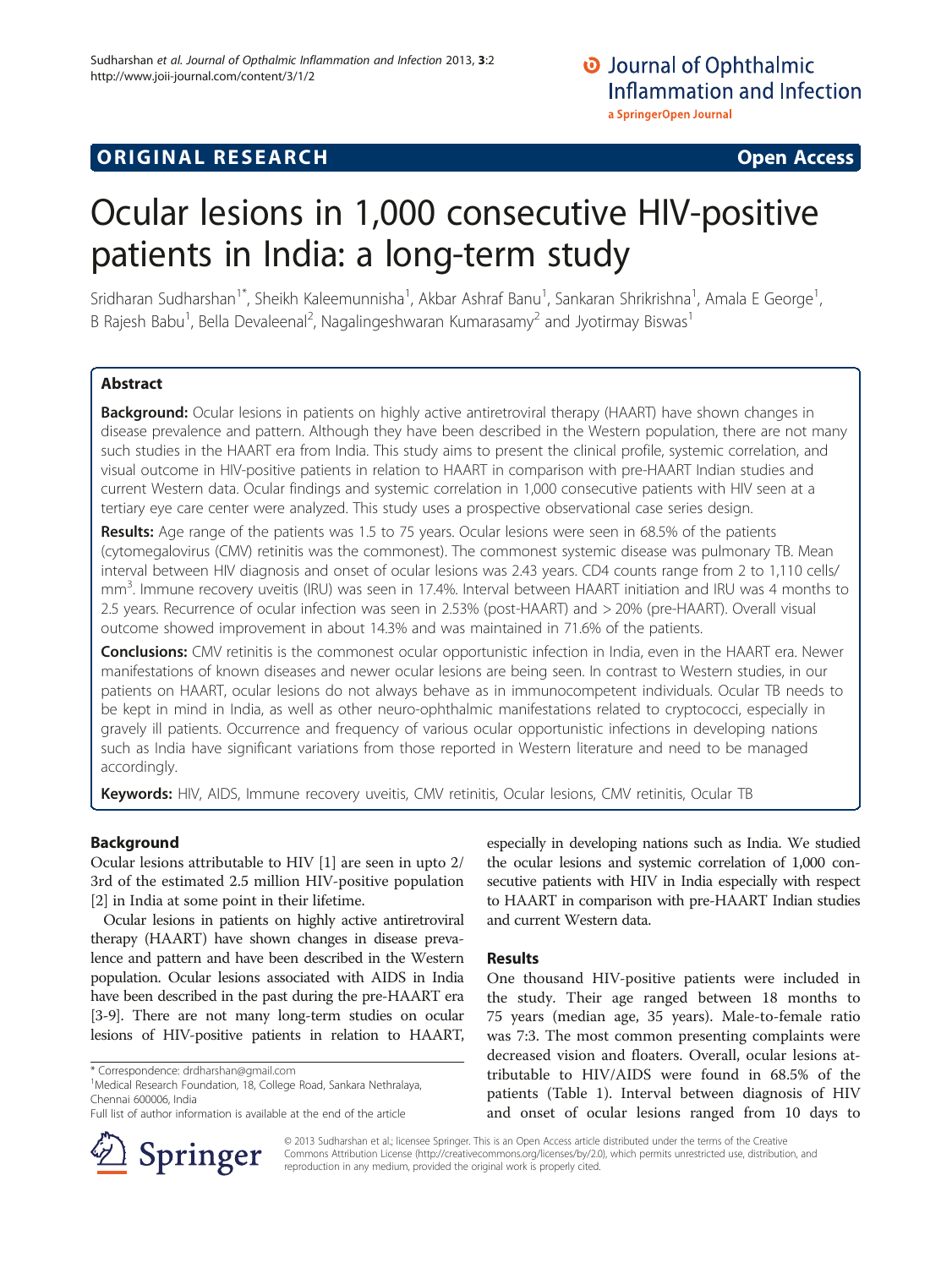<span id="page-1-0"></span>Table 1 Ocular lesions due to HIV in the pre- and post-HAART era

| <b>Ocular lesions</b><br>due to HIV | Jabs et al. [10]<br>(pre-HAART) | Biswas et al. [9]<br>(pre-HAART) |                |
|-------------------------------------|---------------------------------|----------------------------------|----------------|
| Total number of<br>patients         | 781                             | 100                              | 1,000          |
| CMV retinitis                       | 37                              | 17                               | 248            |
| HIV retinopathy                     | 50                              | 15                               | 43             |
| Optic atrophy                       | 1                               | 1                                | 19             |
| Ocular<br>tuberculosis              |                                 | $\overline{a}$                   | 26             |
| Active<br>toxoplasmosis             | 1                               |                                  | 28             |
| Herpes zoster<br>ophthalmicus       | 3                               | 1                                | 22             |
| Panuveitis                          |                                 |                                  | $\overline{2}$ |
| Fibrinous anterior<br>uveitis       |                                 |                                  | 16             |
| Cranial nerve<br>palsies            | 1<br>1                          |                                  | 5              |
| STBRVO, HCRAO                       | $\overline{\phantom{a}}$        |                                  | 3              |
| Endophthalmitis<br>(Leptospira)     |                                 |                                  | 7              |
| Color vision<br>defects             |                                 |                                  | 1              |
| Pre-septal abscess                  | $\overline{a}$                  |                                  |                |
| Orbital cellulitis                  | 1                               |                                  |                |
| Molluscum<br>contagiosum            | 1                               |                                  | 4              |
| SJ syndrome<br>(nevirapine)         |                                 |                                  | $\overline{2}$ |
| <b>ARN</b>                          |                                 | 1                                | 11             |

ARN, acute retinal necrosis; CMV, cytomegalovirus; SJ syndrome, Steven-Johnson syndrome.

10.24 years (mean, 2.43 years). CD4 counts range from 2 to  $1,110$  cells/mm<sup>3</sup> (mean  $270.82 + 213.36$ , median 224.50) at the time of inclusion into the study. Mean follow-up was 67 months (range between 1 month and 11 years), and median duration of HIV disease was 360 days. More than 65% of the patients had at least 1 year follow-up. About 51.3% of the patients had an underlying systemic disease. Systemic tuberculosis, the most common opportunistic systemic infection in our study, was seen in 43%, of which pulmonary tuberculosis was seen in 38.01% of patients (Table 2). Other systemic diseases included Cryptococcus infection, pneumonia, central nervous system (CNS) toxoplasmosis, and others. Out of 48.70% without any underlying systemic disease, 74.74% were without ocular lesions, while 25.26% had ocular lesions attributable to HIV (Table 3).

Among patients with ocular lesions, CMV retinitis (Figure [1\)](#page-2-0) was the commonest and was seen in 248 patients (36.2%). All patients with active CMV retinitis

Table 2 Underlying systemic disease associations in patients with HIV

| Systemic disease            | Percentage (%) |
|-----------------------------|----------------|
| Pulmonary tuberculosis      | 38.01          |
| Extrapulmonary tuberculosis | 5              |
| Cryptococcal disease        | 6.39           |
| Pneumocystis pneumonia      | 2.49           |
| CNS toxoplasmosis           | 0.66           |
| CMV esophagitis             | 0.22           |
| Anemia                      | 0.44           |

were treated with induction therapy with intravenous ganciclovir (5 mg/kg of body weight every 12 h) along with an intravitreal injection of ganciclovir, in most cases followed by maintenance therapy. In our study, two patients with CMV retinitis on HAART presented with neovascularization and vitreous and subretinal hemorrhage and were managed accordingly.

Ocular toxoplasmosis (Figure [2](#page-2-0)) was the next most common ocular opportunistic infection and was seen in 28 patients (4.09%). Most of them were diagnosed based on clinical features and supportive anterior chamber tap findings, positive polymerase chain reaction (PCR) or antibodies for toxoplasmosis. All patients were treated with combined anti-toxoplasma therapy based on clinical and serological evidence.

Ocular tuberculosis (Figure [3\)](#page-2-0) was seen in 26 patients (3.8% patients), presenting as choroidal tubercles, subretinal abscess, conjunctival tuberculosis, and panophthalmitis. All cases had evidence of pulmonary tuberculosis. Coexistent central nervous system and abdominal tuberculosis were the associations. CD4+ cell counts in patients with ocular tuberculosis were between 14 to 560 cells/μl (mean, 160.85 cells/μl). HIV retinopathy was seen in 6.28% of the patients. Other lesions noted significantly were acute retinal necrosis in 1.6%, progressive outer retinal necrosis in (PORN) in 1.17%, syphilis (1.2%), endophthalmitis (1.02%), fungal corneal ulcer (0.3%),

| Table 3 Ocular lesions in correlation with systemic |  |  |  |
|-----------------------------------------------------|--|--|--|
| disease                                             |  |  |  |

| <b>Ocular lesions</b>      | With systemic<br>disease | Without systemic<br>disease<br>(n (%)) |  |
|----------------------------|--------------------------|----------------------------------------|--|
|                            | (n (%))                  |                                        |  |
| CMVR $(n = 248)$           | 164 (66.13)              | 84 (33.87)                             |  |
| HIV retinopathy $(n = 43)$ | 28 (65.12)               | 15 (34.88)                             |  |
| Ocular TB $(n = 26)$       | 17 (65.38)               | 9(34.62)                               |  |
| Toxoplasmosis $(n = 28)$   | 17 (60.71)               | 11 (39.29)                             |  |
| $HZO (n = 22)$             | 18 (81.82)               | 4(18.18)                               |  |
| Others ( $n = 318$ )       | 142 (44.85)              | 176 (55.3)                             |  |

CMVR, cytomegalovirus retinitis; HZO, herpes zoster ophthalmicus.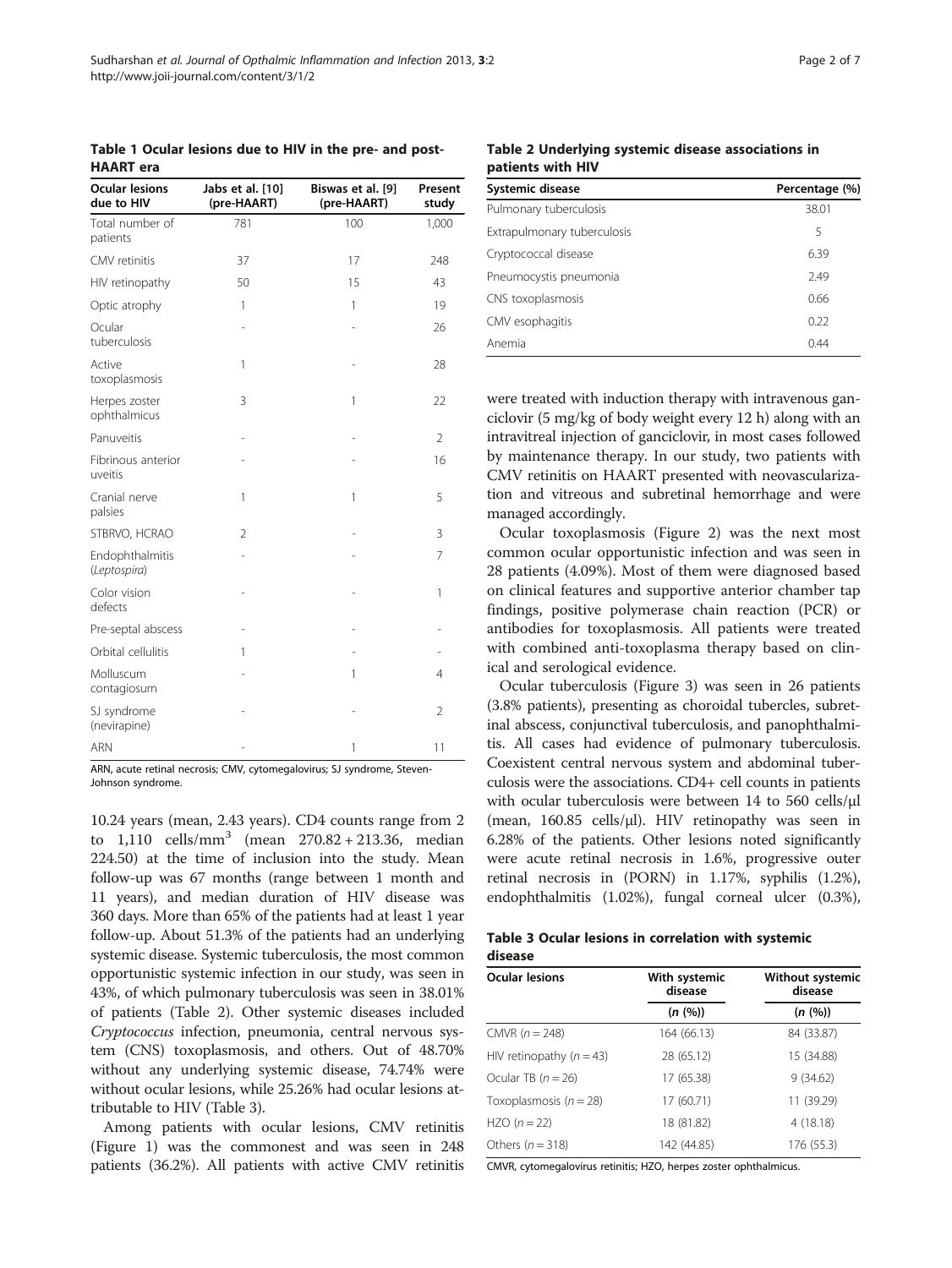<span id="page-2-0"></span>

retinal vessel occlusions (0.44%), and anemic retinopathy (0.73%).

One hundred three patients (15.04%) had anterior segment, adnexal, and/or ocular surface lesions. CD4 count range in this subgroup of patients was 19 to 964 cells/ mm<sup>3</sup>. HZO was the commonest, seen in 21.4% of patients with anterior segment manifestations (Figure 4). Others included anterior uveitis in 16 patients (15.57%), ulcerative blepharitis, keratitis, conjunctival microvasculopathy, keratoconjunctivitis, conjunctival squamous cell carcinoma, molluscum contagiosum, episcleritis, Stevens-Johnson syndrome, lid abscess, and herpetic sclerouveitis. Most viral anterior segment lesions had higher CD4 counts of > 250 cells/mm3 . Significantly, 12 patients (13.3%) were not known to be HIV-positive and were diagnosed based on clinical suspicion.

Neuro-ophthalmic lesions were seen in 61 patients. Optic atrophy, seen in 49.45%, and disk edema, seen in 21.97%, were the most prominent manifestations. Others included optic neuritis in 14.28%, cranial nerve palsies in 9.89%, retrobulbar neuritis in 2.19%, and optic nerve head infiltration and cortical blindness in one patient each. Cryptococcus infection was the commonest underlying infection in 66% patients.

Multiple ocular opportunistic infections in the same eye/ patient were seen in ten patients. The commonest combination was presence of toxoplasmic and cytomegalovirus retinitis, seen in four patients. Others included ocular TB and CMVR, and herpetic retinitis and CMVR in two patients each, and ocular toxoplasmosis with ocular syphilis and ocular TB in one patient each.



Figure 2 Composite color fundus photographs showing a case of active (left) and healed (right) toxoplasmic retinochoroiditis.



Confirmation of the etiological agent was done in select cases by intraocular fluid evaluation in 8.6% patients with a 72% yield. Specific ocular medical and surgical therapy was administered based on the diagnosis.

The commonest combination regimen of HAART was lamivudine, nevirapine, and stavudine in 84% of patients. Drug combinations were individualized based on response to treatment or development of resistance under care of an AIDS care physician.

When comparing patients on antiretroviral therapy (ART) and those not on ART with respect to the diagnosis of ocular lesions, it was found that 52.2% of patients were on ART at the time of ocular lesion diagnosis, 62% of them had CD4 < 200 while the rest had CD4 counts more than 200. While among patients on ART and without ocular lesions, 31% had CD4 counts less than 200, and significantly, in spite of this, no ocular opportunistic infection was noted even during the period of follow-up.

There were 47.7% of patients who were not on HAART at the time of ocular lesion diagnosis; 69% of



Figure 4 External photograph showing herpes zoster ophthalmicus.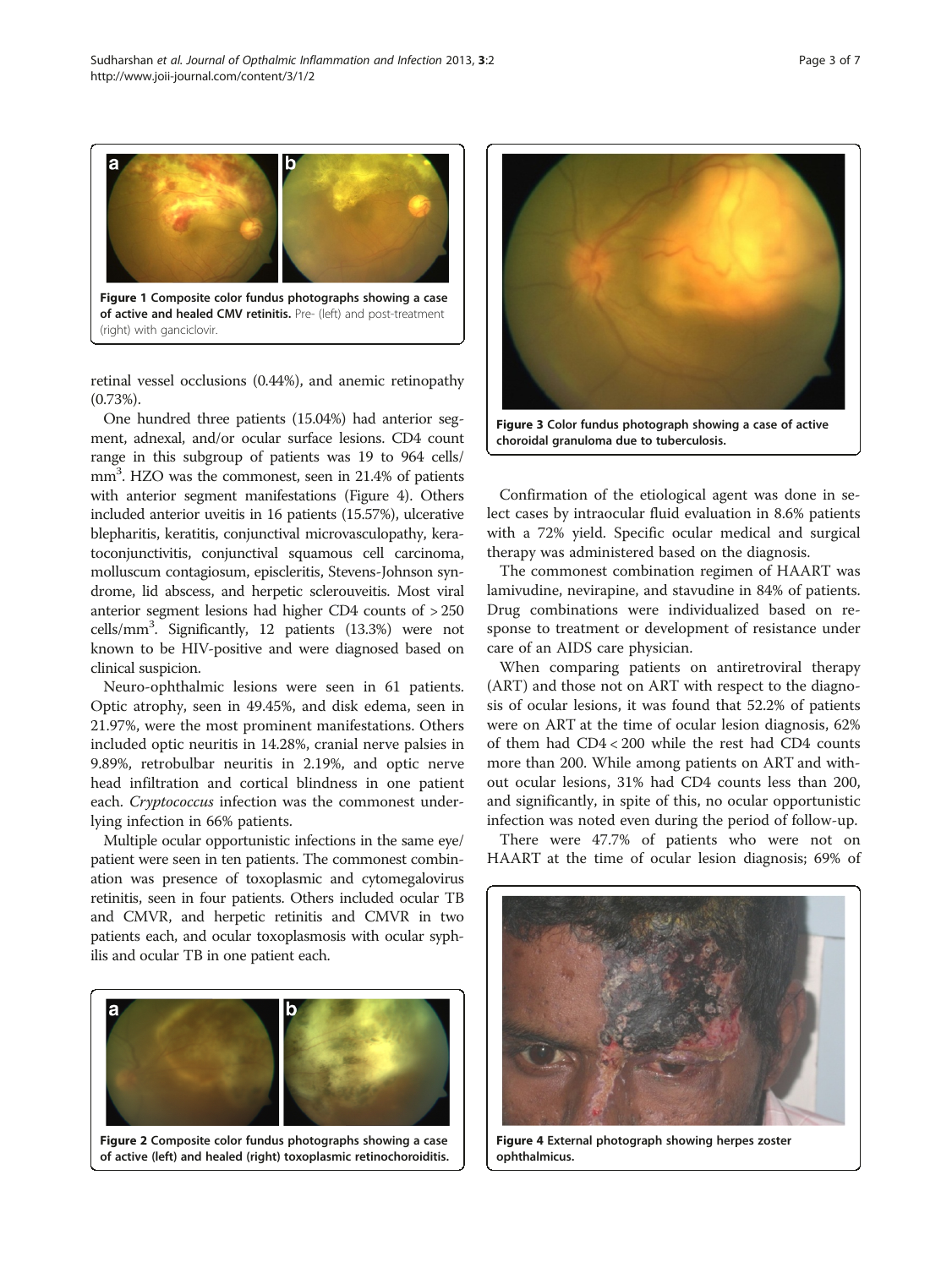them had CD4 counts less than 200. While among patients not on ART and without ocular lesions, 73% of patients understandably had CD4 counts more than 200, while significantly 27% of them had CD4 counts less than 200 (Table 4).

Immune recovery uveitis (IRU) was seen in 17.4% of the patients on HAART. Interval between the start of HAART and onset of IRU was 4 months to 2.5 years, and 52% of the patients developed IRU when the increase in CD4 counts was between 100 and 150 cells. Seventeen patients were treated with topical steroids and cycloplegics, one patient was treated with topical and periocular steroid injection, and five patients were treated with an additional short course of oral steroids along with topical steroids.

In our series of patients, immune recovery uveitis was seen predominantly post-CMVR in 88% of patients, while IRU post-tuberculous and post-cryptococcal infection was noted in 6% and 2% of patients with IRU, respectively. Whereas in 4% of patients, there was inflammation postimmune recovery; the cause remained undetermined. Recurrence of ocular infection was seen in 2.53% (post-HAART) and > 20% (pre-HAART) of patients.

Based on the severity of visual impairment, the patients were divided into groups with visual acuity better than 6/ 12, between 6/12 and 6/60, and worse than 6/60. Pre- and post-treatment (i.e., at presentation and at final follow-up) were analyzed (Table 5). At presentation, 57% had visual acuity better than 6/12, while at final follow-up 58.3% fell in this group; 13.9% had moderate visual impairment, and at the end of treatment, 13% were in this group. At presentation, 29.1% had vision poorer than 6/60, and 28.8% belonged to this group at the final analysis. The visual outcome among various groups, pre- and post-treatment, is given in Table [6.](#page-4-0)

Considering a two-line improvement in Snellen's visual acuity, overall visual outcome showed improvement in about 14.3% and was maintained in 71.6% of patients. While in 14.1% of patients, vision deteriorated due to complications such as retinal detachment, optic atrophy, macular scarring, and others.

#### **Discussion**

India has a large HIV-positive population when compared to many other countries. There have not been

Table 4 Comparison of presence of ocular lesions in patients with/without HAART in relation to CD4 counts

|                      | <b>With ART</b> | <b>Without ART</b> |  |
|----------------------|-----------------|--------------------|--|
| Ocular lesions (%)   | 52.2            | 47.8               |  |
| $CD4 < 200 + O1$ (%) | 62              | 69                 |  |
| No ocular lesions    |                 |                    |  |
| $CD4 < 200$ (%)      | 31              | 27                 |  |
| $CD4 > 200$ (%)      | 69              | 73                 |  |

Table 5 Pre- and post-treatment visual acuity: comparison between various groups based on severity of visual impairment

| <b>Visual acuity</b> | Pre-treatment (%) | Post-treatment (%) |  |  |
|----------------------|-------------------|--------------------|--|--|
| < 6/12               | 57.0              | 58.3               |  |  |
| 6/12 to 6/60         | 139               | 13.0               |  |  |
| > 6/60               | 291               | 28.8               |  |  |

many long-term large-scale studies based on HIVpositive population and ocular lesions in India. In our published series of first 100 patients, 77% of the HIVpositive patients were men in the age group of 20 to 40 years; with national figures ranging from 45.6% to 74.2% occurring due to heterosexual transmission [\[9](#page-6-0)], homosexual transmission was only between 5% and 10% in India. Our study also revealed that ocular involvement was more common in children who has acquired the disease due to perinatal transmission (66.7%) and in homosexual patients (60%). Ocular involvement was comparatively less common in patients who had contracted this disease through blood transfusion (33%) or exposure to a commercial sex worker (24.3%).

India also has a unique population of undertreated HIV disease, and they seem to have much lower CD4 counts. Surprisingly, the opportunistic infections seem to have many similarities to the West, with very few differences. Whether long-term exposure to infectious pathogens, or herd immunity, contributes to the tolerance of Indian eyes to opportunistic infections is debatable.

The commonest ocular opportunistic infection even in our study was CMV retinitis as reported in Western literature [[9,10\]](#page-6-0). The next most common lesion was HIV retinopathy (6.28%), which is much lesser when compared to studies in Western countries (50%) [[8](#page-6-0)]. In India, patients infected with HIV do not undergo routine ophthalmic evaluation. They are often referred for ophthalmic examination only if they present with visual complaints. This fact may result in the underestimation of asymptomatic HIV retinopathy or early peripheral CMV retinitis. CMV retinitis was seen even in patients on HAART. Patients on regular HAART and with improved CD4 counts, when treated with systemic and/ or intravitreal ganciclovir therapy, showed complete resolution of retinitis without the need for maintenance therapy. More importantly, the number of recurrences was found to be much lesser in such patients, and systemic ganciclovir therapy could be discontinued after resolution of lesions. The progression of retinitis in patients on HAART, even with low CD4 counts, was lesser in Western studies even though they were expected to behave like pre-HAART-era patients. Although the prognosis was better in most patients on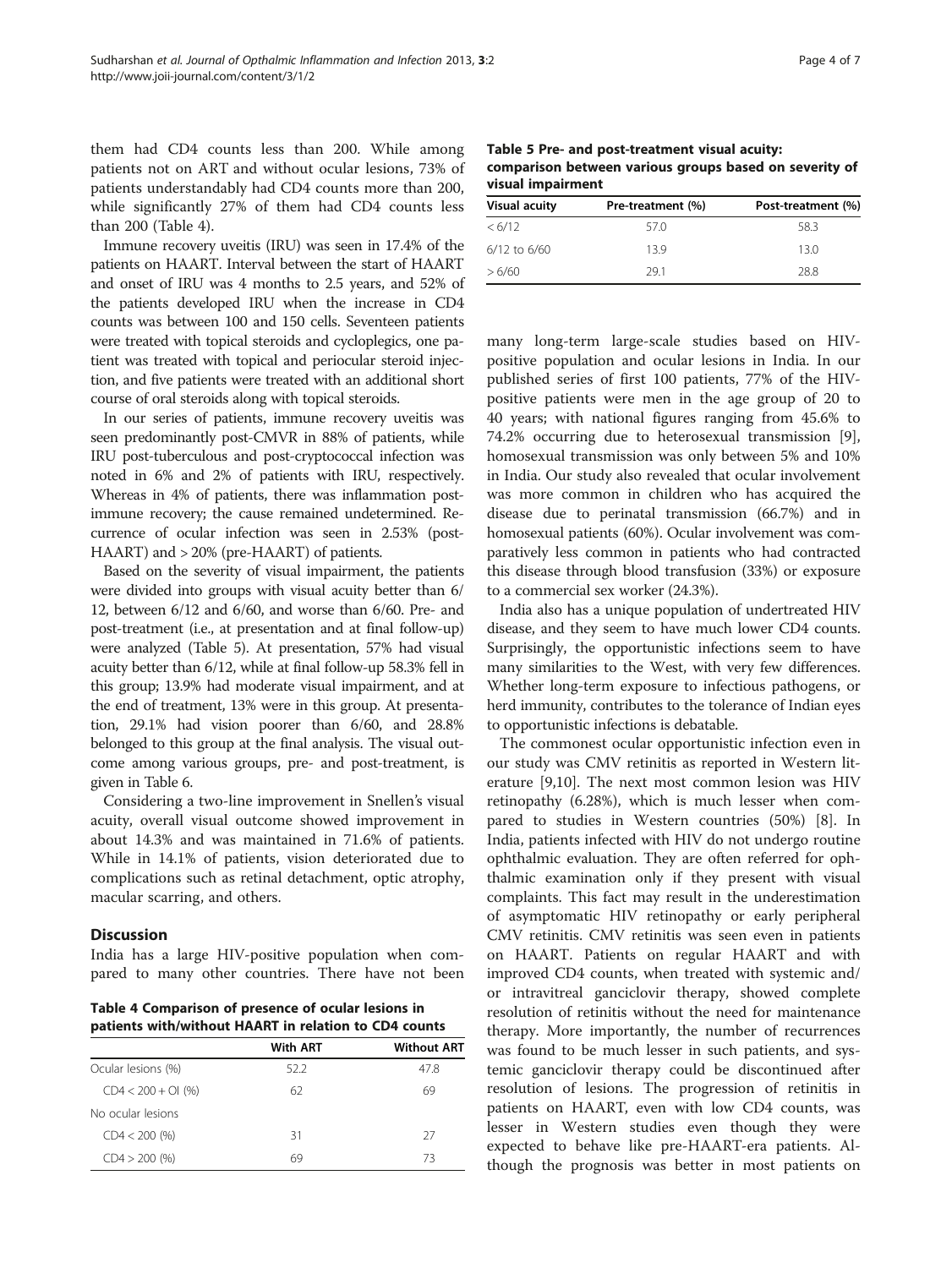| VA outcome     | Pre-treatment |              |        | Post-treatment |                  |        |
|----------------|---------------|--------------|--------|----------------|------------------|--------|
|                | < 6/12        | 6/12 to 6/60 | > 6/60 | < 6/12         | $6/12$ to $6/60$ | > 6/60 |
| Improved (%)   | 2.80          | 26.30        | 60.90  | 80.50          | 2.80             | 6.80   |
| Maintained (%) | 63.40         | 10.50        | 26.10  | 63.30          | 10.50            | 26.20  |
| Worsened (%)   | 68.90         | 18.90        | 12.10  | 10.60          | 25.80            | 63.60  |

<span id="page-4-0"></span>Table 6 Visual outcome pre- and post-treatment in the various groups

HAART and ganciclovir, CMVR was also seen to be presenting with neovascularization, vitreous hemorrhage, and retinal detachment with proliferative vitreoretinal changes, as is seen in an immunocompetent state.

In contrast to the study by Jabs et al. [[11\]](#page-6-0), in our study, we found that the progression of retinitis leading to complications was significantly more in patients with lower CD4 counts in spite of regular HAART. In an earlier publication from the same center, low CD4 counts were commonly associated with drug resistance. Forty six percent of the patients experienced clinical failure and developed a new WHO-defined opportunistic infection [\[12\]](#page-6-0). We hypothesize that this could be an important contributing factor for low CD4 counts in spite of HAART even in our study.

Involvement of the second eye and the occurrence of retinal detachment in patients who were on regular HAART have been studied by Jabs et al. [\[13](#page-6-0)]. Significantly, 88% of the patients with unilateral disease who were on regular HAART did not have involvement of the other eye throughout the duration of the follow-up.

Importantly, a CD4 count limit of 200 had a better clinical correlation with HAART and the occurrence of ocular lesions, with lesions seen in a larger number of patients not on HAART and with low CD4 counts. Interestingly, 27% of the patients were not on HAART and had persistently low CD4 counts for more than 6 months and did not develop any ocular lesion attributable to HIV.

In the Indian scenario [[14\]](#page-6-0), although systemic TB is the commonest underlying systemic infection, ocular TB is relatively rare. Ocular TB is found in all CD4 count ranges, and asymptomatic choroidal tubercles are among the commonest manifestations of ocular TB in AIDS. Resolution of systemic and ocular TB with antituberculosis treatment (ATT) is not always concurrent. PCR and HPE methods have been helpful in diagnosis. Clinical profile with histopathological and microbiological correlation of ocular tuberculosis in patients with AIDS has been reported.

Herpetic viral retinitis in our patients on HAART presented with significant inflammatory reactions, more in the form of acute retinal necrosis (ARN) than the classical description of PORN in immunosuppressed individuals. There were 11 patients with ARN in our study, much higher than those in the pre-HAART era.

Shalaby et al. [[15\]](#page-6-0) and Kuo et al. [\[16](#page-6-0)] have described various presentations of syphilis in HIV-positive patients. Ocular syphilis was found in 1.2% of patients in our study. Two of our patients were serologically positive for syphilis and then were diagnosed to be HIV-positive; suspicion was based on suggestive eye findings and positive syphilis serology [\[17](#page-6-0)]. Both of these patients were treated with systemic penicillin along with HAART.

Retinal vessel occlusions have been described in patients with HIV infection [[10,17,18](#page-6-0)]. In our study, we had two patients (two eyes) with superior temporal branch retinal vein occlusion and one patient with CMV retinitis and hemi-central retinal vessel occlusion, all of whom responded well to anti-CMV treatment.

Steven-Johnson syndrome in HIV-positive patients treated with nevirapine has been reported [[19](#page-6-0)] and was seen in our series of patients too. Cryptococcal ocular involvement secondary to intracranial involvement manifesting as papilledema [\[20,21\]](#page-6-0), optic atrophy, and ophthalmoplegias was noted. Though CMVR was the commonest ocular opportunistic infection even in patients on HAART, cryptococcal infection and related complications were more common in gravely ill patients.

In 72% of patients on whom aqueous tap was done, a confirmed clinical diagnosis could be made based on aqueous fluid analysis by PCR and/or antibody titers. The usefulness of AC tap for PCR and antibody production has been studied by several authors [\[22,23\]](#page-6-0). Though AIDS-related lymphomas have been reported to have a better prognosis in the HAART era [[24\]](#page-6-0), one patient with non-Hodgkin's lymphoma in our study developed hard palate necrosis and orbital cellulitis with complete loss of vision.

IRU [[25-29](#page-6-0)] has been extensively studied, and we have seen it in 17.4% of patients on HAART. Nguyen et al. [[27\]](#page-6-0) have studied the incidence of immune recovery uveitis in 33 patients with CMV retinitis, and they found six patients with immune recovery uveitis. The incidence rate of immune recovery uveitis was 0.109/person-year in their study. Kempen et al. [\[28\]](#page-6-0) concluded that patients with IRU have a higher risk of additional morbidity over and above that seen in patients with CMV retinitis. Similar findings were noted in our series of patients. Immune recovery state had led to differences in the way the ocular lesions presented along with drug-induced reactions.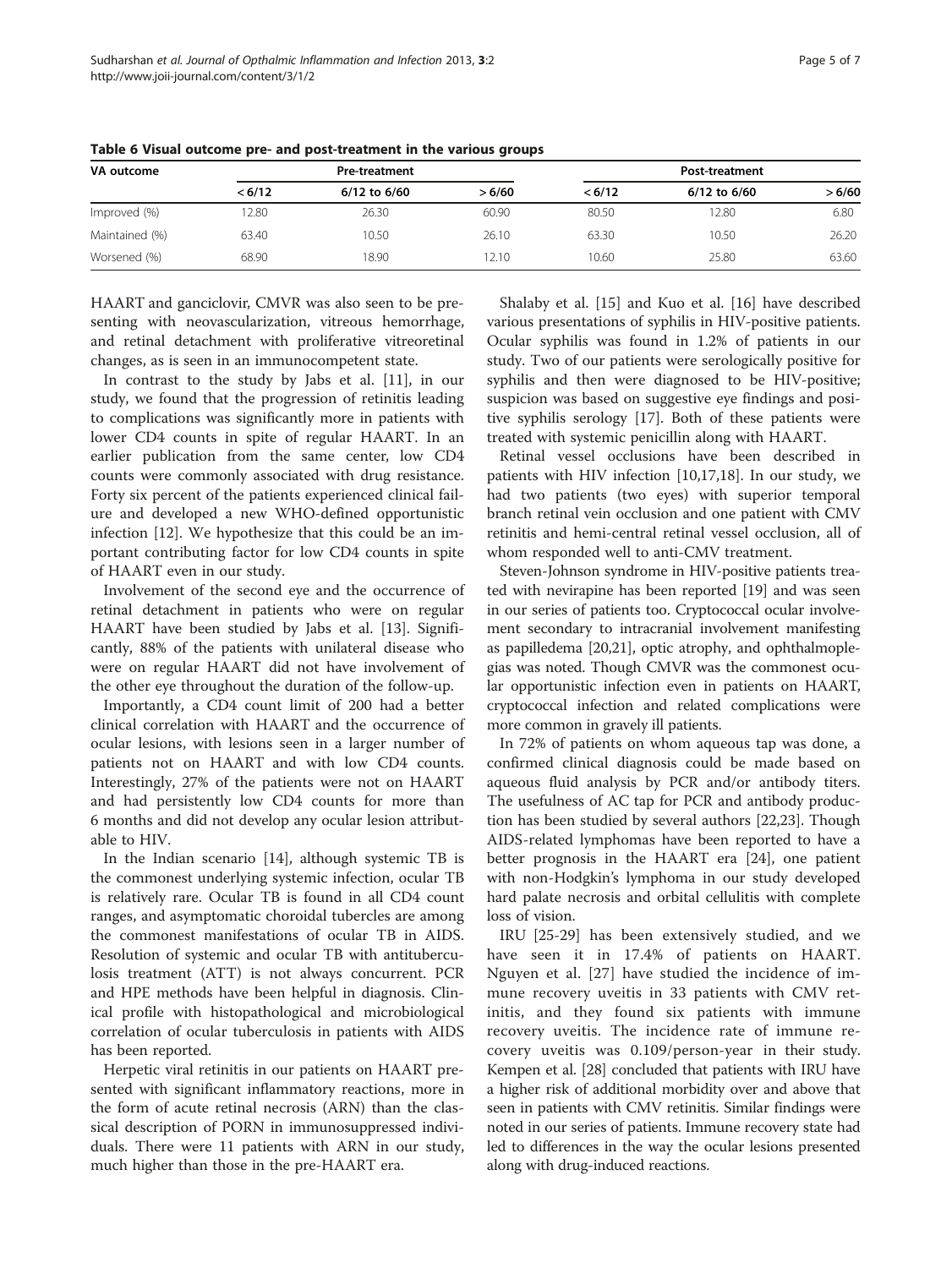## Conclusions

CMV retinitis is still the leading cause of ocular opportunistic infection in India, and ocular toxoplasmosis is the second commonest. Although HAART reduced the risk of OIs, newer manifestations of known diseases such as in CMV and neovascularization or retinal detachment and newer ocular lesions such as drug-related reactions are being seen in patients on HAART. Ocular opportunistic infections may present with significant inflammatory reaction in patients on HAART. Ocular TB is common in India although not proportional to systemic TB in the Indian HIV-positive population. Paradoxical worsening post-TB infection is also noted in patients on HAART and ATT.

Even in comparison with the previous study in India [[9\]](#page-6-0), other opportunistic infections such as ocular toxoplasmosis, ocular tuberculosis, and HZO were found in large numbers in the present study. It could perhaps be due to the increased awareness and referral by physicians in India. This also indicates the need for regular ophthalmic evaluation of all patients with HIV/AIDS irrespective of CD4 counts as ocular lesions are noted in spite of HAART.

Treatment options need to be modified based on local needs and resource constraint settings such as the use of intravitreal ganciclovir. In contrast to Western studies, in our patients on HAART, ocular lesions do not always behaved as in immunocompetent individuals. Ocular TB needs to be kept in mind in India, as well as other neuro-ophthalmic manifestations related to cryptococci, especially in gravely ill patients. Interestingly in India, even with incomplete or irregular HAART, the occurrence of opportunistic infections did not vary much when compared to many other Western studies.

Early recognition and treatment of vision-threatening ocular opportunistic infection and IRU can lead to maintenance/improvement of visual acuity in most patients. Importantly, our study included patients spanning the pre- and post-HAART era with a regular ocular and systemic follow-up using a standard protocol at both the tertiary care eye center and the AIDS care center. Although there are a few limitations as in any longduration study due to changes in the disease pattern, which have also been studied, our study has shown that the occurrence and frequency of various ocular opportunistic infections in developing nations such as India has significant variations from those reported in Western literature and need to be managed accordingly.

#### Methods

The first 1,000 consecutive patients found to be HIVpositive who were seen in the outpatient department of a tertiary eye care institute in India between December 1993 and June 2010 were analyzed. All patients

diagnosed with HIV infection who were either referred to the institute for evaluation of their visual complaints or with low CD4 counts/advanced systemic disease were included. Patients with a minimal follow-up of 3 months and/or with at least two follow-up visits to both the ophthalmic clinic and the AIDS care center were the inclusion criteria. Other patients presenting to our clinic who were not originally known to be HIV-positive and were subsequently tested for and diagnosed to be HIVpositive because of suspicious ocular lesions were also included. Complete ophthalmic evaluation findings including thorough history, best corrected visual acuity, external eye examination, clinical features, and fundus evaluation by indirect ophthalmoscopy were analyzed. Fundus fluorescein angiography, ultrasound examination, ultrasound biomicroscopy, and other ancillary investigations such as electroretinogram and optical coherence tomography were obtained in all cases wherever necessary. All these patients had a thorough systemic evaluation at an AIDS care and research center in the city. All patients in our series were screened for associated opportunistic systemic infections such as tuberculosis, syphilis, toxoplasmosis, cryptococcal infection, etc. along with routine blood investigations. Information was recorded in a precoded proforma. CD4+ and CD8+ counts were obtained in all cases at the time of inclusion into the study. The antiretroviral drugs used for the treatment of AIDS and their effect on the disease and on the eye were also analyzed. Lab investigations related to ocular and systemic findings were also analyzed in detail.

#### Study design

A prospective observational case series design was used in this study.

## Consent

Institutional review board and ethics committee approval and patients' consent was obtained.

#### Competing interests

None of the authors have any competing interests with the study.

#### Authors' contributions

NK, JB – overview of the study and clinical management of patients. SS – overview, concept, planning, execution, analysis, manuscript and clinical management of patients and coordination. KS, SK, AB – Data collection and entry and analysis. BD, AEG – clinical management of patients and inputs. RB, – clinical management, execution.

#### Authors' information

None of the authors have any financial interests in the study.

#### Acknowledgement

No other contributors. No external funding nor any language editor's help was obtained.

#### Author details

<sup>1</sup>Medical Research Foundation, 18, College Road, Sankara Nethralaya Chennai 600006, India. <sup>2</sup>YRG Care Centre for HIV/AIDS, Chennai 600113, India